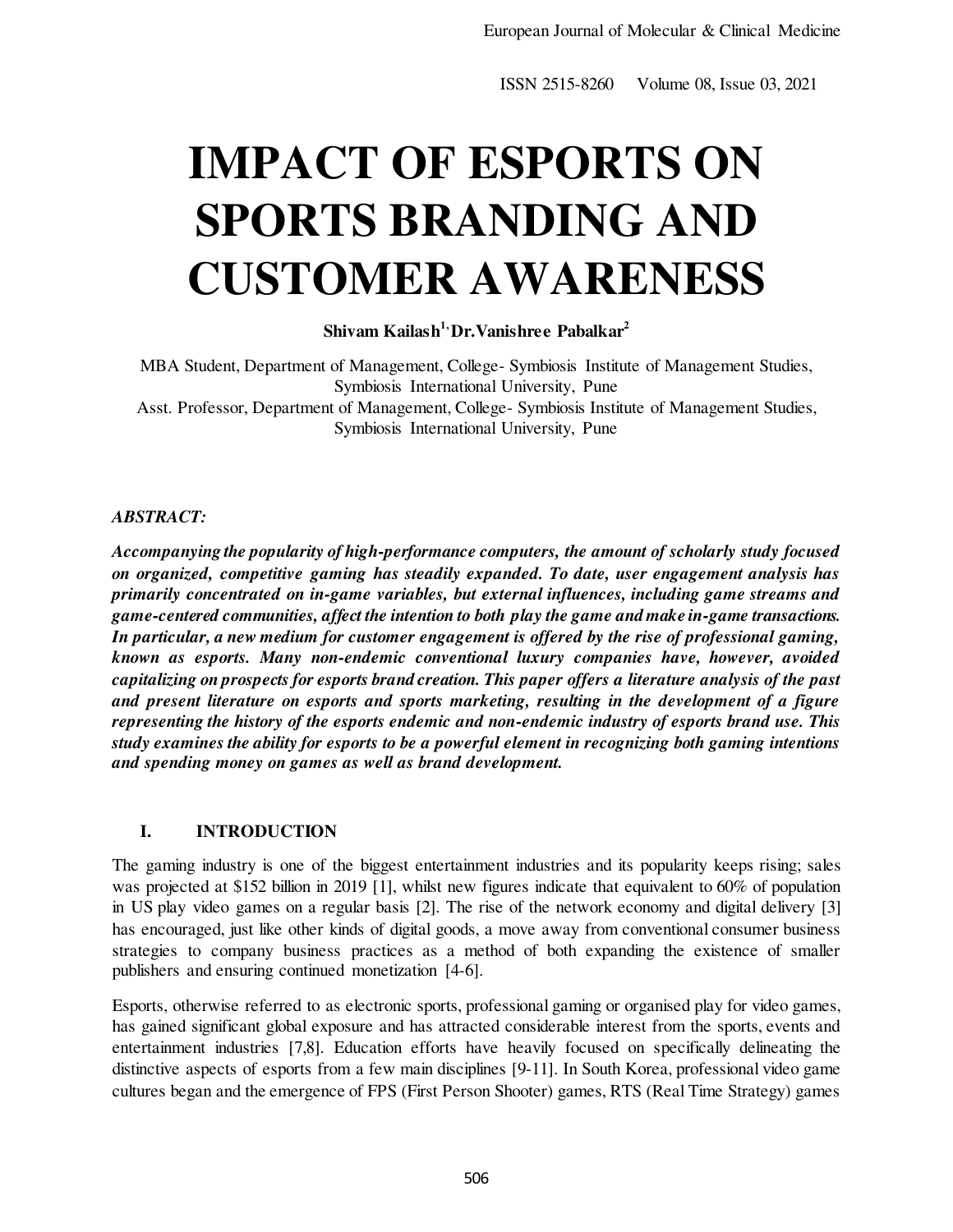and MMORPGs (Massively Multiplayer Online Role-Playing Games) created a basis for developing tournaments not just in Asia, but also in Western nations and territories [12,13].

Millions of computer game enthusiasts worldwide today describe themselves as skilled gamers (i.e., socalled esport players and pro-gamers). The modern MOBA (Multiplayer Online Battle Arena) games are by far the most prominent theme of esports, even as the FPS as well as the RTS formats have maintained their prominence. The esport economy expanded 41.3 percent (up to \$696 million) in 2017, as a growing world esport industry survey [14] noted, and revenue in the esport brand is projected to almost double 2020. The worldwide esport population is reported to have hit 385 million, and 45% of whom play esport sports, 23% watch esport streams, and 32% both play and view esport streams.

Currently major esports games usually grouped into five categories that draw millions of teams around the globe and have contributed greatly to different promotional esports events: fighting games, firstperson shooter games (FPS), real-time strategy games (RTS), sports video games (SVGs), and online multiplayer combat arena games (MOBA). The Free-to-Play (F2P) or Freemium [15] business plan and its association of sales or payment models is probably the most significant marketing strategy pushing the Games as a Service paradigm [16].More than 80% of the income in the video game industry is now generated by these premium services and game pieces [17].

Therefore, gaming companies are continually searching for new ways to improve customer satisfaction [18]. The game is already available for download and begin playing in the F2P format, with money created by in-app purchases called microtransactions. Players can compensate for in-game cash, virtual objects or eliminate playing constraints, such as time limits, in F2P games. The popularity of this technique has been such that several developers have now switched to the F2P model [19-21], although those now eligible for up-front purchases have implemented features of the F2P strategy, usually through use of micropayments in the procurement of virtual goods and in-game cosmetic products such as skins [22]

Study on the consistent use of gaming in connection to esports is extremely restricted, given the need to recognize this rapidly expanding market, with previous research primarily addressing consumption motives. Literature has examined the conceptualization of esports as an activity in addition to the requirements underlying viewing esports [24,28], as well as the connections among esports and involvement in gambling practices [25,29]. In comparison, the number of experiments has concentrated on how to attract players with the mechanics within the game rather than dwelling on the world outside the game. The introduction of social game mechanics, emerging market models, virtual objects, user attributes and disruptive architecture has been explored in analysis, for example [29-31].

This is a vital difference since the decision to keep playing is often highly affected by influences outside the game, such as a game teaser or audience social events at game nights and get-togethers, which encourages individuals to build new kinds of social groups around the games. Similarly, spectator esports may act as an access point for a particular video game. This is evidenced by the fact that like most professional Sports, individuals are now watching sports [33]. Towards this point, we argue that spectating esports may be an important consideration for both gaming intentions and purchase intentions to be clarified.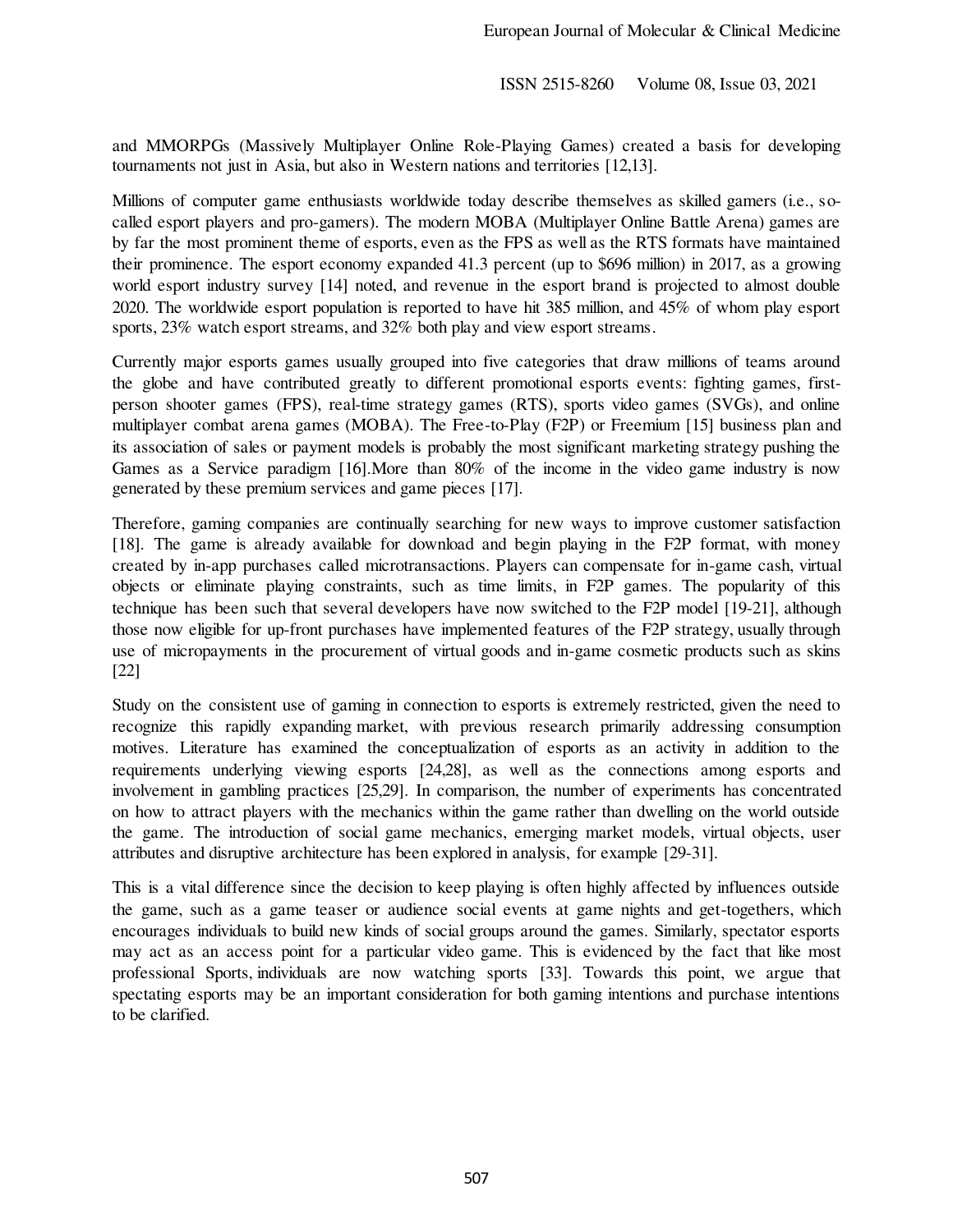## **II. LITERATURE REVIEW**

#### A. Motives associated with esports spectatorship

Because academic study on the subject of esports is still in its inception, observational research on esports has largely concentrated on interpreting user habits from a consumer viewpoint on games without taking into consideration the inherent ties between esports and video gaming and traditional sports. For eg, by introducing the Motivation Scale for Sport Consumption (MSSC) [34] to assess the reasons for viewing esports online, Hamari and Sjöblom regarded esports as a form of sport. Their research showed that the level of esports spectating was positively predictive of escapism, information learning, innovation, and aggressiveness. Although as demonstrated by the fact that over half of the MSSC motivations (e.g., physical appearance, vicarious accomplishment, and socialization) were shown to be statistically irrelevant in determining esports spectating activities, it is likely that the writers neglected to consider any of the basic motives in esports. This shows the relevance of catching online spectator motivation for esports and describing user habits in esports, a conventional sport viewer motivation scale may be constrained.

Likewise, Pizzo et al. [35] analyzed the intentions of fans watching live esports competitions and contrasted them with the motivations based on conventional sporting event goers. Regarding the methodology of Hamari and Sjöblom, they introduced a calculation scale (Sport Interest Inventory, SII) that was initially used to calculate typical incentive for consumer behavior [36]. As a result, most of the distinctive features of esports audiences in an online community were also not recognized as evidenced by for example, the appetite of audiences for esports engagement, the talents and strategies valued, the ability to develop esports abilities, and an improved contact engagement with streamers and other audiences. The study of Lee et al. [37] gave some insight into the motivating factors involved with viewing online esports. Nevertheless, products from current scales measuring conventional sports use were also specifically implemented. In addition, their results were restricted since they involved LoL viewers only who did not reflect an inclusive community of esports. In this context, while certain motivations for online esports spectatorship may represent the motives for sports consumption, there is a likelihood that other variables, not previously identified, may inspire individuals to watch esports.

B. Research on Esports Spectators and Esports Online Spectatorship:

Latest scholarships [38-41] and its steadily rising audience category have become increasingly conscious of the developing esports industry. It should be noted how esports have steadily developed from a simplistic variant of video games to a complex yet inclusive sporting activity. Esports can also be identified at the nexus of online games and professionalized sports. Previous study has demonstrated a coherence between professional sports and esports that encourages researchers from multiple fields to take advantage of this connection and analyses the new phenomena.

Most studies, though still focuses on how fans of esports represent conventional sports audiences without taking into account context-specific tastes and perceptions. This theme can be seen in many analyses of esports motivation, where motivations for esports spectatorship have been conceptualized, evaluated and addressed from a conventional sport context alone. However, considering the variety of esports genres and the ideology of watching channels, studies have emphasized that there may be discrete functionalities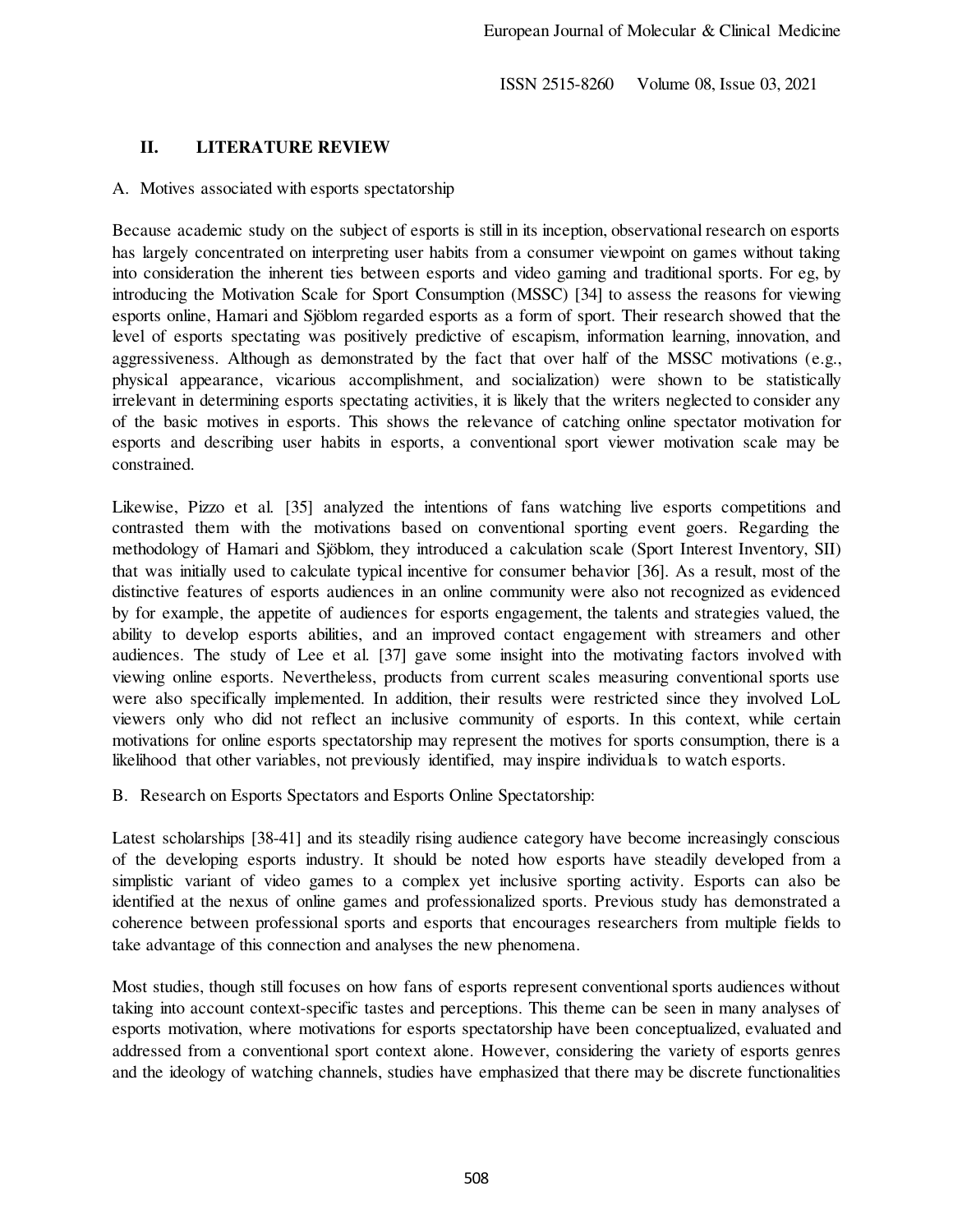that were not related to conventional sports but were only present in esports, particularly in the era of digital media.

C. Understanding esports through traditional sports spectating:

Even though esports is a business field that is quickly expanding, its conceptual awareness is still limited. Traditional sports [42,43] offer one way to grasp the reasons for esports spectating. Sports spectator analysis has focused mainly on explaining motives and limitations impacting consumption [44]. This involves evaluating the motivations for watching sporting activities and which aspects are linked to the overall sports experience, such as learning about past social interaction experiences or listening to results from television or radio, for example [45]. In addition, watching sports is related to a number of social relationships, and the sports viewing patterns of a person often affect actions in other areas of their life [46].

Through their study, [47] centered on the organizational strategies behind athletics by creating the MSSC. Such a methodology varies from demand-based analysis, which leads to the interpretation of short-term conditions that affect decisions to attend sporting activities, such as good weather. The social reasons underlying the utilization of sporting tools need to be recognized in order to be able to differentiate between those who simply love playing sports and those who think of it as an important part of their lives.

D. Intersections Between Traditional Sports and eSports:

The typical sports universe generates an atmosphere by which a community is generated where through their words and acts, devoted supporters will show respect for their team. Fans can for instance, wear particular gear or clothing reflecting their favorite team's logo or their favorite player's number or photograph. While these acts can be conducted in arenas or at sporting activities, fans can also display their team solidarity in either online forums or social media messages, such as Facebook, Twitter and Instagram, connecting in-person and online sports team experiences. Sportsmen can also gain celebritylike status through social media. For starters, the more Twitter followers a player has the greater the probability of gaining more recognition and financial rewards [48]. In eSports, in many respects, the effect of elite teams on players and fans is close. Pro eSports teams, for instance, create team identities that both teams and fans wear throughout tournaments and other functions [49]. In addition, as market interest in this field is increasing, eSports also serve as forums for popular businesses close to conventional sports. Companies such as Monster and Red Bull, for example, are interested in stock drops, incentives that benefit players during matches in a number of ways, as a means to combine their products within competitions.

For gamers, eSports is also a way to raise revenues and popularity. For instance, an international tournament sponsored by Dota 2 had a US\$10 million prize pool in 2014 [50]. The tournament also took place in a sold-out stadium in Seattle and was televised on ESPN. ESPN also devotes a growing number of hours to eSports through its programming [51]. While a cable subscription is required for that sort of crowd, comparable competitions are often hosted on streaming channels, where spectators can watch the tournaments for free, raising the reach of eSports to fans and making them to be more available to both players and spectators In order to expand its exposure to viewers, ESPN has now added a channel on its website primarily devoted to eSports-related news, while Turner Sports has built a similar connection between traditional and eSports digital offerings on much larger scales.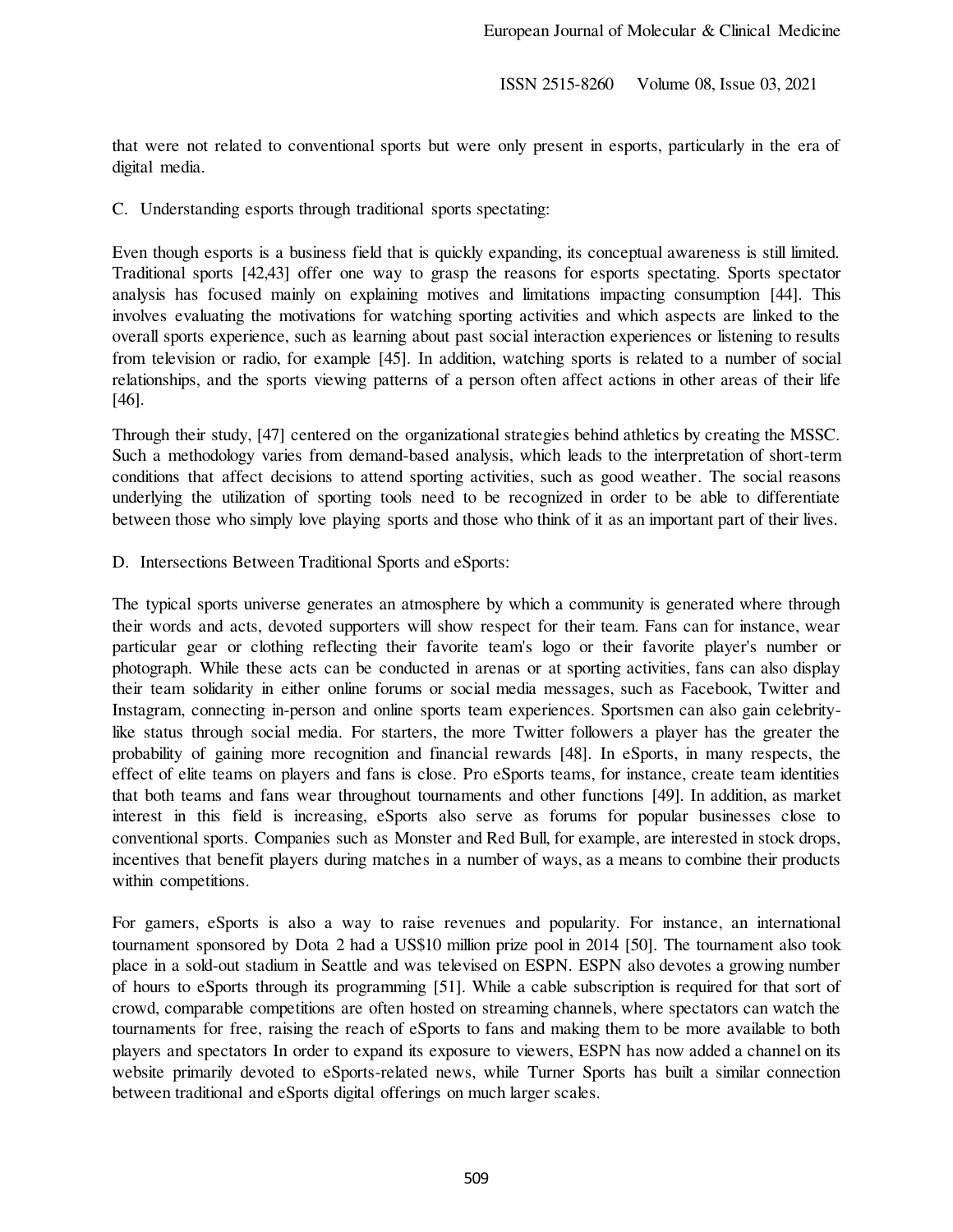An eGames Showcase [52], a 2-day celebration occurring at the British House in the Parque Lage mansion in August 2016, was also organised at the most recent 2016 Olympic Games. The first day comprised of players competing in multiple friendly matches in Brazil, while the next day featured top gamers from different countries in a Nintendo Super Smash Bros. double elimination competition. A gold medal was presented to the top gamer, with a silver medal being granted to the second-place finisher and a bronze medal to the last, mimicking conventional Olympic competitions. Before the games, eGames founder and Chief Executive Officer Chester King specifically stated that the eSports competitions were not designed to abolish the International Olympic Committee (IOC) or conventional athletics, but rather to acknowledge the 115 million people who play video games around the world [53]. King also added that the IOC allowed him to use the "eGames" moniker.

ESports' dynamic essence also intertwines with usage and realistic applications. The spectacle of gaming competitions has raised the tradition of not only watching the games but also emphasizing the need to institutionalize procedures for the governance of eSports [54]. Rivalries between eSports teams are also forming, as in traditional sports, strengthening the competitiveness of these games. There is a larger need or peer pressure, for developers and players alike to learn stronger video gaming skills with the rise of rivalry. Brands, such as Red Bull, are now moving a step forward in reacting to this scenario by establishing professional training laboratories for eSports players to enhance their skills.

# **III. DATA COLLECTION**

A. Impact of Esports:

Esports has recently proved to be a booming industry with a relentless upward trajectory that many anticipate in the immediate future. In 2016, global esports revenue estimated by Bitkraft [55] reached \$800 million and was projected to hit \$1.23 billion by 2019, largely driven by ads and partnership. The final 2019 e-sports sales came close to the estimate of just under \$1.2 billion [56]. Similarly, worldwide income from esports is predicted to rise from \$1.23 billion in 2017 to \$2.3 billion in 2022, coinciding with an estimated 12 percent annual increase in audience attendance [57]. In addition, the audience for esports is expected to grow from 214 million to over 303 million in 2019 [58]. The League of Legends video game featured 286 million unique viewers watching on Twitch.tv in October 2017 alone. In comparison, a new global poll of 4,000 people showed that men among 18 and 25 years of age consume more online video games and esports than traditional sports [59].

Inside intercollegiate athletics and the Olympic Games, this trend is also apparent. For example, with seven varsity esports teams, the National Association of Collegiate Esports [60] launched in 2016 and had ballooned to 90 member universities by 2018, several of which provided esports grants and were sponsored by the athletics departments. In addition, esports will be a medal event at the 2022 Asian Games in Hangzou, China, although not an official Olympic competition as of 2019 [61].

Counter-Strike (Valve Corp., Bellevue, WA) and Call of Duty are the first-person shooter video games that are most widely followed in the U.S. and Europe [62] Counter-Strike, as well as the multiplayer online battle arena (MOBA) games League of Legends (Riot Games, Los Angeles, CA) and StarCraft, are the most successful video game tournaments globally [63]. Similarly, the Intel Intense Masters Katowice 2017 held in Poland attracted 46 million unique viewers as of 2018, the most watched esports tournament.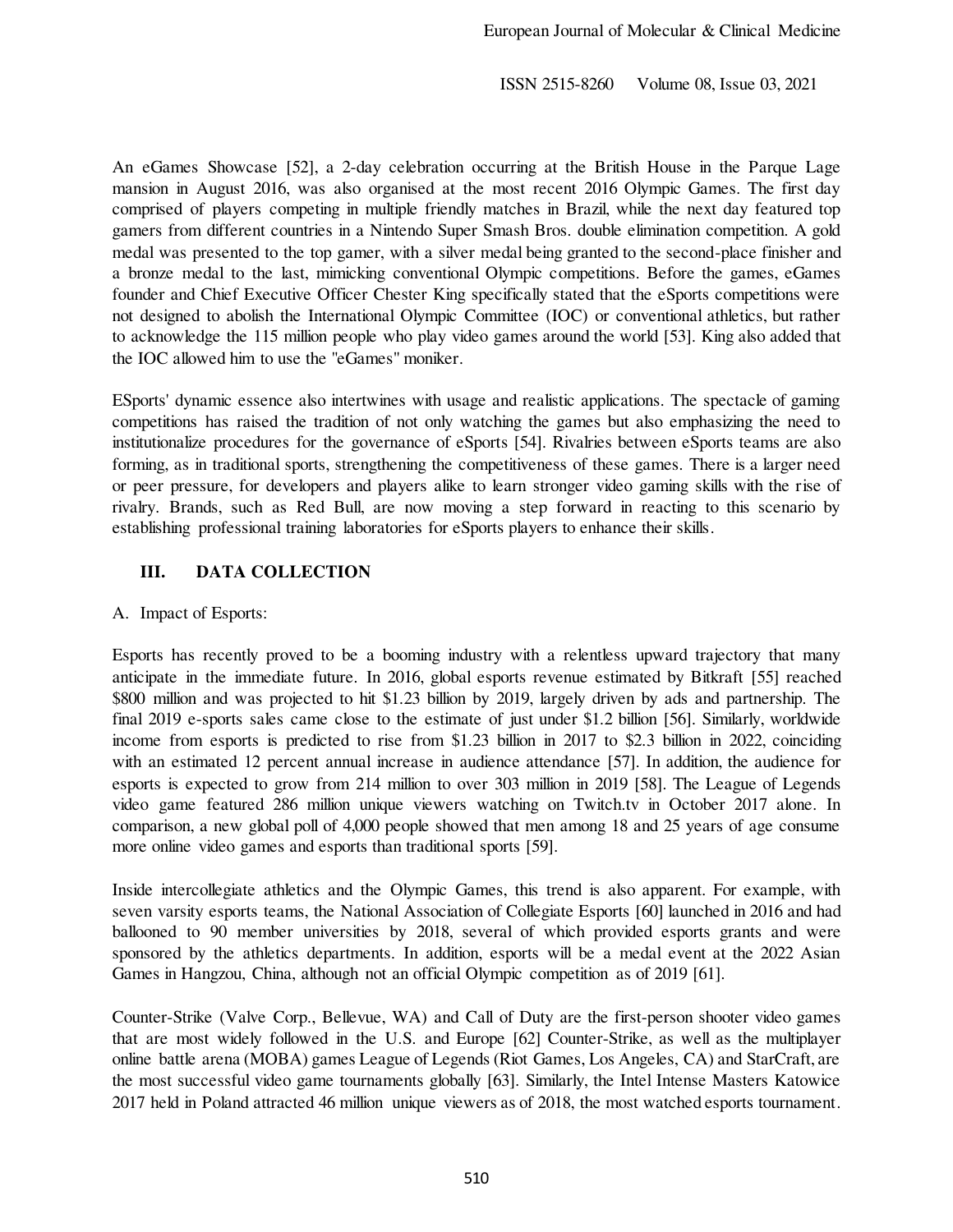One of the key factors of esports usage is social engagement, with escape, player visuals, and drama being the primary motivators for a live esports experience. These features of sports use are identical to typical sports activities. In comparison, the perspective of esports fans has been dramatically affected by the introduction of expert analysts who offer an analysis of in-game performance as well as adequate game timing and illustrating secret items or incidents specific to the video games used [64]. People still watch esports to develop an appreciation of the video games that are played and for the creativity of new teams and players, with violence by esports players favorably forecasting the level of esports spectating. Therefore, it is important to consider the players, spectators, and in-person fans or consumers to understand how branding affects consumption within esports.

## B. Demographics:

71 percent of respondents were male with a median age of 26 years, as shown in a Nielsen Company (2017) online poll comprised of 1,000 eSports enthusiasts between the ages of 13 and 40 years and living in either the U.S. or Europe. Moreover, more than half of the participants began watching esports around one to three years ago (Nielsen Company, 2017). In comparison, the typical American gamer is 36 years old and 46 percent of U.S. gamers are women, as stated by [65]. Statista [66] also states that 27% of video game players are between 18 and 35 years of age, and 42% of U.S. video game players are female. Esports customers worldwide play over eight hours of video games each week, most of them using a device relative to gaming consoles (Nielsen Company, 2017). However, 42 percent of eSports fans do not actively play the video game they watch, Newzoo [67] states. While players, video games and esports are not necessarily the same words or interactions, the terms refer to everyone and are used here to define the broader gaming context synonymous with esports.

C. Impact of Esports on Branding:

There are many avenues in which businesses are actually marketed by esports, both endemic and nonendemic. 42% of eSports backers were non-endemic in 2017. As with mainstream sports, businesses understand the importance of being connected to esports to target a significant segment, specifically one (males 16-24) that several traditional sports are battling to attain [68]. By engaging in numerous branding opportunities, firms have started to appeal to market elements of esports that have not historically been marketed, allowing new revenue sources for shareholders in esports. Any of these different means of branding possibilities are to jersey and gear by squad, league, or event sponsorship. In sectors such as IT/Computer (59 percent), retail (16 percent), online utilities (10 percent), non-alcoholic beverages (8 percent), and online media (7 percent), there were more than 600 esports sponsorship deals between 2016 and 2017.

The rise of professional esports competitions and gamers has made substantial investments in professional tournaments, marketing attention (e.g., Twitch) and promotion [69]. In their acquisitions, many big market marketers are noticeable in linking focused audiences with the affiliation of esports brands such as Mountain Dew and Papa John's Pizza. With the professionalization of esports, communicating with fans of individual game franchises is getting easier. Similar to professional sports, brands will draw on identities and locations. More than half of eSports customers have a favorable outlook towards brand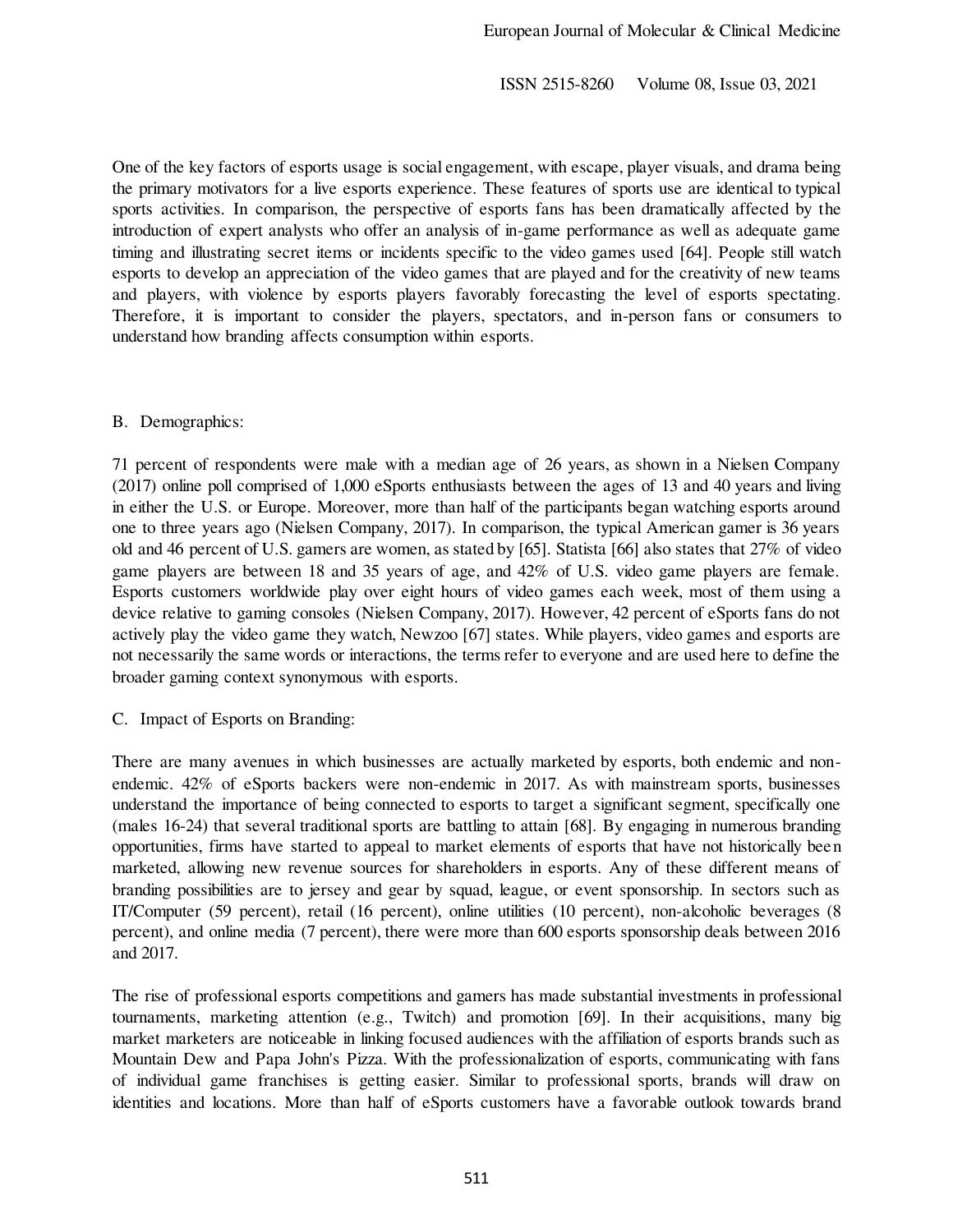participation, with just about 7% of fans interpreting external brand engagement. In comparison, esports fans choose endemic sponsors, claiming that technology firms and network operators are most suitable, while banking, financial institutions, and alcoholic beverages are the least suitable types of esports sponsor.

However, conventional models of sports promotion, such as stadium ads, tv advertisements, and beer, do not align with esports. Instead, one-quarter of U.S. esports fans indicate interest in online following esports advertisers, demonstrating that digital and social media ads could be the perfect way to reach the esports audience. There are the options for labels which are endemic and non-endemic. Some brands have shied away from sponsoring teams due to potential 'relegation', which is where a team is dropped down to a lower level of competition [70]. In some esports leagues, this relegation model can lead some sponsors to hesitate to sponsor a team and to bind their brand to them.

The paradigm of elimination and ever-rotating players on clubs without agreements leads to more sponsorship of competitions and venues than teams in esports to date [71]. As examples of how effectively to compete in these types of formats, some professional sports, particularly football leagues from around the globe, can be used. This dynamic is evolving, but big events, such as the 2016 Coca-Cola and League of Legends World Finals, Red Bull Fighting Grounds, Intel Extreme Masters, and McDonald's StarCraft World Championship Series, are developing into huge marketing platforms. Coca-Cola as the title sponsor for the 2016 League of Legends World Finals in Los Angeles, which had 15,000 venue viewers, viewing parties at over 200 cinemas in 16 countries, and 45 million people watching live worldwide, are some of the popular sponsored events [72]. Other corporations have joined this domain through different endorsements, such as Intel, Comcast Xfinity, Airbus, T-Mobile, Mobil 1, and Audi, in addition to these companies participating in marketing through esports.

## D. Implications:

In the context of traditional athletics, a group of sports science scholars involved in the effects of competitive video games are categorizing esports. Many sports science journals are agenda setting, measuring the ability of esports to be deemed sports while using the model of conventional sports. Early debate on cybersport [73] identified the characteristics by which sports can be called competitive video games, including how computer games can imitate immersion and interactivity and involve professional physicality. As work continued to align esports with conventional sports, [74] integrated esports into [75] contemporary sports model. As demonstrated by Hallmann and Giel's (2018) overview of earlier work, this controversy continues in sports science, presenting the following conditions for esports to be classified as sports: physical exercise, recreation, competitive components, organizational structure, and general recognition of esports.

In sports science, observational analyses in esports are mainly case studies using experimental approaches. For eg, [77] administered World Cyber Games (WCG) interactions with participants and explored crucial elements shaping and affecting competition at four analytical levels in Counter-Strike (Valve Corporation, 2000): (1) player actions during play, (2) relationships within and between teams, (3) Internet players and fans, and (4) Counter-Strike gaming. Such research experiments tend to concentrate more on how players compete in esports tournaments and less on whether it is possible to consider athletic activity in esports.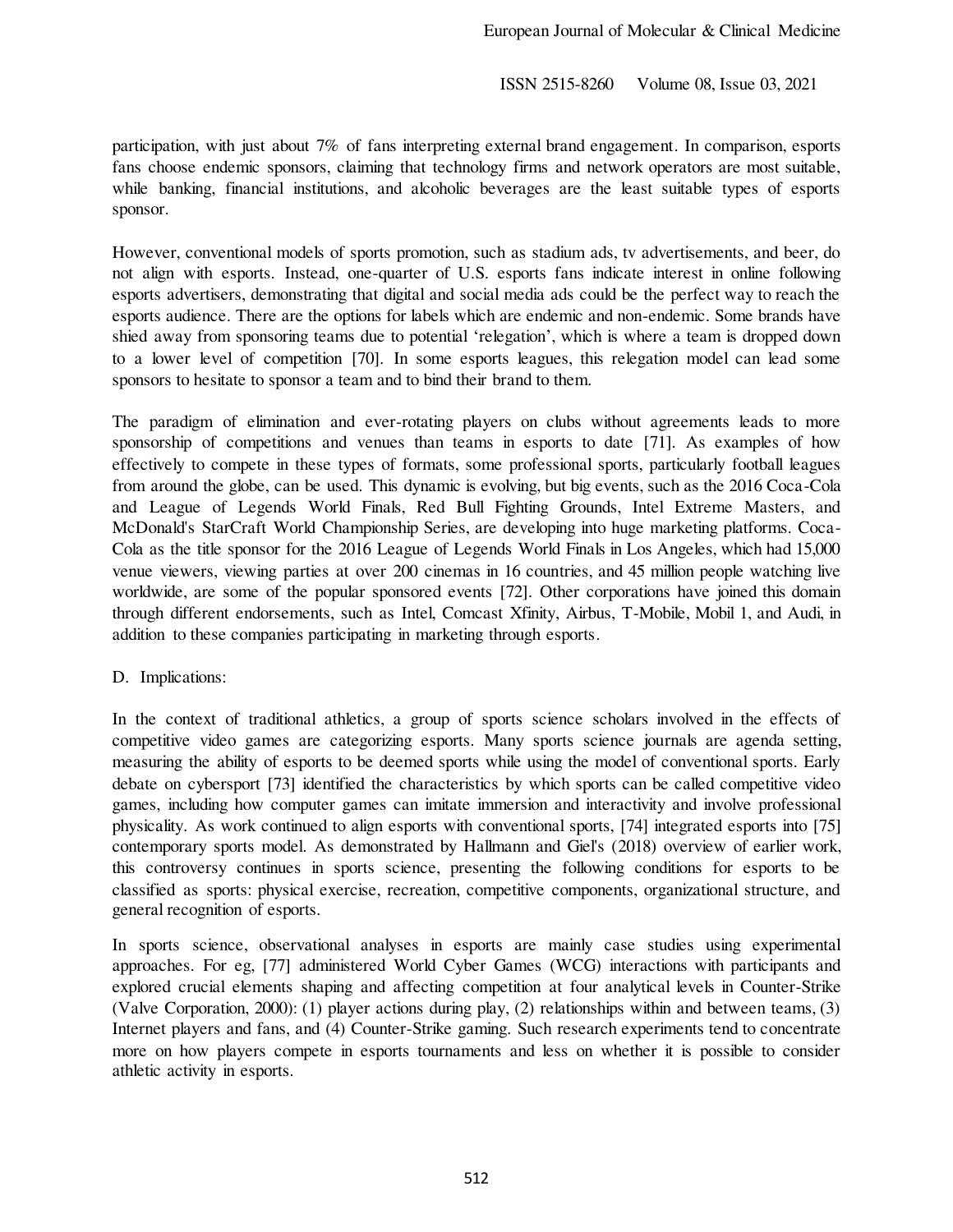Cognitive science and psychology research have concentrated on player success and disparities in perception and actions between novices and experts. Quite lately, in order to better understand the cognitive mechanisms needed for competitive play, this study focused on naturalistic experiments. The earliest research studied how professional players perceive the games they play and the ways in which they play them [78,79], and a pattern emerged from these explorations to study what separates elite players. For eg, [80] collected habit forming data from players in StarCraft II [81]. According to [80], Expert StarCraft II (SC2) players establish habits in predictable ways, but these habits may be special to individual players. In other words, many players use the same strategies for creating successful in-game habits at a high level of ability, but the habits vary by player.

Scientific investigation on cognition in esports, as noted in [83] is less popular but growing which calls for action games to be a "cognitive science experimental paradigm" as a framework in which complicated human actions can be clarified. P. During League of Legends [84], B. Gray, Vuong, Zava, and McHale's (2018) experiment studying hormone levels illustrates the ground building needed to become a core experimental model for cognitive science for competitive video games. In the 26 topics who were playing against human players, P. In contrast to the control group of 17 participants who played against the machine, B. Gray et al. (2018) observed no substantial difference in testosterone, cortisol, dehydroepiandrosterone (DHEA), androstenedione, or aldosterone levels. In both classes, aldosterone levels decreased during play, and the levels of testosterone, DHEA, and androstenedione increased as games against other individuals increased. There are null consequences, in short. However, the authors recognize steady cortisol and declining aldosterone levels as markers that encouraged less aggressive, more comfortable play in the sense of their research, "an informal, familiar location playing against known competitors" (P. B. Gray et al., 2018). Future study uses a more dynamic venue, demonstrating the nascency of esports science, Gray and colleagues say.

## **IV. CONCLUSION**

A new way of interpreting a rapidly growing audience was introduced in this research: ardent fans of eSports. It seems like eSports fans look for eSports content in a way that complements without mirroring conventional sports fandom by discovering the core elements that push them to absorb large volumes of content and many more hours of interactive/social interaction in the process. Fans of eSports are often also fans of conventional sport choices, but these do not forecast consumption of eSports, but rather are part of being a person who follows the reasons described over a decade ago by Raney (2006). Nevertheless, it is the magnitude of the motivations that really set eSports enthusiasts apart, displaying much more engagement and willingness to engage with eSport material than in any other area in the sporting arena. As such, eSports customers can be seen as big players in the sporting environment, all while realizing that they are not waiting for any other sport-based media commodity of almost the avidity found in the particular and growing eSports ecosystem.

# **V. REFERENCES**

- 1. Anderton, K. June, 26, 2019. The Business of Video Games: Market Share for Gaming Platforms in 2019.
- 2. ESA. 2018. Essential Facts About the Computer And Video Game Industry.
- 3. Kenney, M., and J. Zysman. 2016. "The Rise of the Platform Economy." Issues in Science and Technology 32 (3): 61.
- 4. Stenros, J., and O. Sotamaa. 2009, September. Commoditization of Helping Players Play: Rise of the Service Paradigm. In Taylor, T. L. DiGRA Conference (2012). Raising the Stakes: E-sports and the Professionalization of Computer Gaming. MIT Press.
- 5. Hamari, J., and V. Lehdonvirta. 2010. "Game Design as Marketing: How Game Mechanics Create Demand for Virtual Goods." International Journal of Business Science & Applied Management 5 (1): 14–29.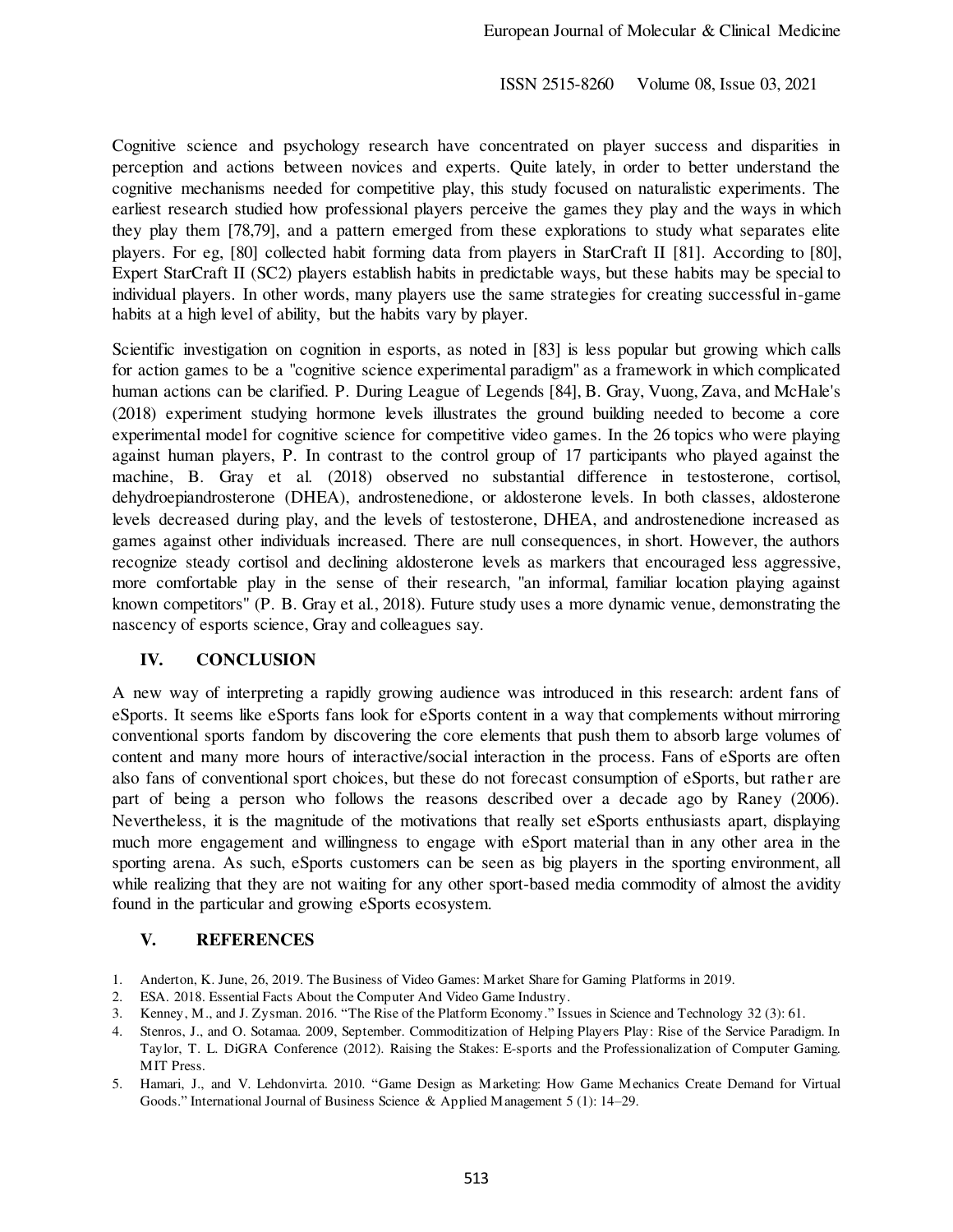- 6. Gopal, D. G., and S. Kaushik. 2017. "Emerging Technologies and Applications for Cloud-Based Gaming: Review on Cloud Gaming Architectures." In Emerging Technologies and Applications for Cloud-Based Gaming, edited by P. Venkata Krishna, 67–87. IGI Global.
- 7. Cunningham, G. B., Fairley, S., Ferkins, L., Kerwin, S., Lock, D., Shaw, S., & Wicker, P. (2018). Esport: Construct specifications and implications for sport management. Sport Management Review, 21(1), 1-6.
- 8. Funk, D. C., Pizzo, A. D., & Baker, B. J. (2018). Esport management: Embracing eSport education and research opportunities. Sport Management Review, 21(1), 7–13.
- 9. Borowy, M., & Jin, D. Y. (2013). Pioneering eSport: The experience economy and the marketing of early 1980s arcade gaming contests. International Journal of Communication, 7, 2254–2274.
- 10. Hamari, J., & Sjöblom, M. (2017). What is eSports and why do people watch it? Internet Research, 27(2), 211–232.
- 11. Holden, J. T., Kaburakis, A., & Rodenberg, R. (2017). The future is now: Esports policy considerations and potential litigation. Journal of Legal Aspects of Sport, 27(1), 46–78.
- 12. Taylor, T. (2012). Raising the stakes: E-sports and the professionalization of computer gaming. Cambridge: The MIT Press.
- 13. Wagner, M. G. (2006). On the scientific relevance of eSports. In: International Conference on Internet Computing & Conference on Computer Games Development. LasVegas, NV: ICOMP.
- 14. Newzoo (2017). Global Esports Market Report 2017.
- 15. Hamari, J., N. Hanner, and J. Koivisto. 2017b. "Why pay Premium in Freemium Services?" A Study on Perceived Value, Continued use and Purchase Intentions in Free-toPlay Games." International Journal of Information Management. 102040.
- 16. Hamari, J., K. Alha, S. Järvelä, J. M. Kivikangas, J. Koivisto, and J. Paavilainen. 2017a. "Why do Players buy in-Game Content? An Empirical Study on Concrete Purchase Motivations." Computers in Human Behavior 68: 538–546.
- 17. Handrahan, M. January, 16, 2019. Fortnite tops SuperData's 2018 chart with \$2.4 billion digital revenue.
- 18. Teng, C. I. 2018."Look to the Future: Enhancing Online Gamer Loyalty from the Perspective of the Theory of Consumption Values." Decision Support Systems 114: 49–60.
- 19. Hern, A. November, 15, 2016. Eve Online goes free to play.
- 20. Masters, T. December, 7, 2018. Play CSGO free: F2P version of Counter-Strike released on Steam.
- 21. Marshall, C. October, 1, 2019. Destiny 2's free-to-play version comes with a new intro
- 22. Macey, J., and J. Hamari. 2019a. "The Games We Play: Relationships Between Game Genre, Business Model and Loot box Opening." In GamiFIN, edited by Jonna Koivisto and Juho Hamari, 193–204.
- 23. Scholz, T. M. 2012, December. New broadcasting ways in IPTV–The case of the Starcraft broadcasting scene. In World media economics & management conference.
- 24. Sjöblom, M., and J. Hamari. 2017. "Why do People Watch Others Play Video Games? An Empirical Study on the Motivations of Twitch Users." Computers in Human Behavior 75: 985–996.
- 25. Sjöblom, M., M. Törhönen, J. Hamari, and J. Macey. 2019b. "The Ingredients of Twitch Streaming: Affordances of Game Streams." Computers in Human Behavior 92: 20–28.
- 26. Borowy, M., and D. Jin. 2013. "Pioneering ESport: the Experience Economy and the Marketing of Early 1980s Arcade Gaming Contests." International Journal of Communication 7: 21.
- 27. Seo, Y. 2013. "Electronic Sports: A new Marketing Landscape of the Experience Economy." Journal of Marketing Management 29 (13–14): 1542–1560.
- 28. Hallmann, K., and T. Giel. 2017. "ESports Competitive Sports or Recreational Activity?" Sport Management Review 21  $(1): 14–20$
- 29. Gainsbury, S. M., B. Abarbanel, and A. Blaszczynski. 2017. "Game on: Comparison of Demographic Profiles, Consumption Behaviors, and Gambling Site Selection Criteria of Esports and Sports Bettors." Gaming Law Review 21 (8): 575–587.
- 30. Hamari, J., and A. Järvinen. 2011. "Building Customer Relationship Through Game Mechanics in Social Games." In Business, Technological, and Social Dimensions of Computer Games: Multidisciplinary Developments, edited by Maria Manuela Cruz-Cunha, Vitor Hugo Costa Carvalho, and Paula Cristina Almeida Tavares, 348–365. IGI Global.
- 31. Lin, H., and C. T. Sun. 2011. "Cash Trade in Free-to-Play Online Games." Games and Culture 6 (3): 270–287.
- 32. Zagal, J. P., S. Björk, and C. Lewis. 2013. Dark patterns in the design of games. In Foundations of Digital Games.
- 33. Hamari, J., and M. Sjöblom. 2017. What is eSports and why do people watch it? Internet Research (Vol. 27).
- 34. Trail, G., & James, J. (2001). The motivation scale for sport consumption: Assessment of the scale's psychometric properties. Journal of Sport Behaviour, 24(1), 108–127.
- 35. Pizzo, A. D., Sangwon, N., Baker, B. J., Mi Ae, L., Doohan, K., & Funk, D. C. (2018). Esport vs. sport: A comparison of spectator motives. Sport Marketing Quarterly, 27(2), 108–123.
- 36. Funk, D. C., Mahony, D. F., Nakazawa, M., & Hirakawa, S. (2001). Development of the sport interest inventory (SII): Implications for measuring unique consumer motives at team sporting events. International Journal of Sports Marketing and Sponsorship, 3(3), 38–63.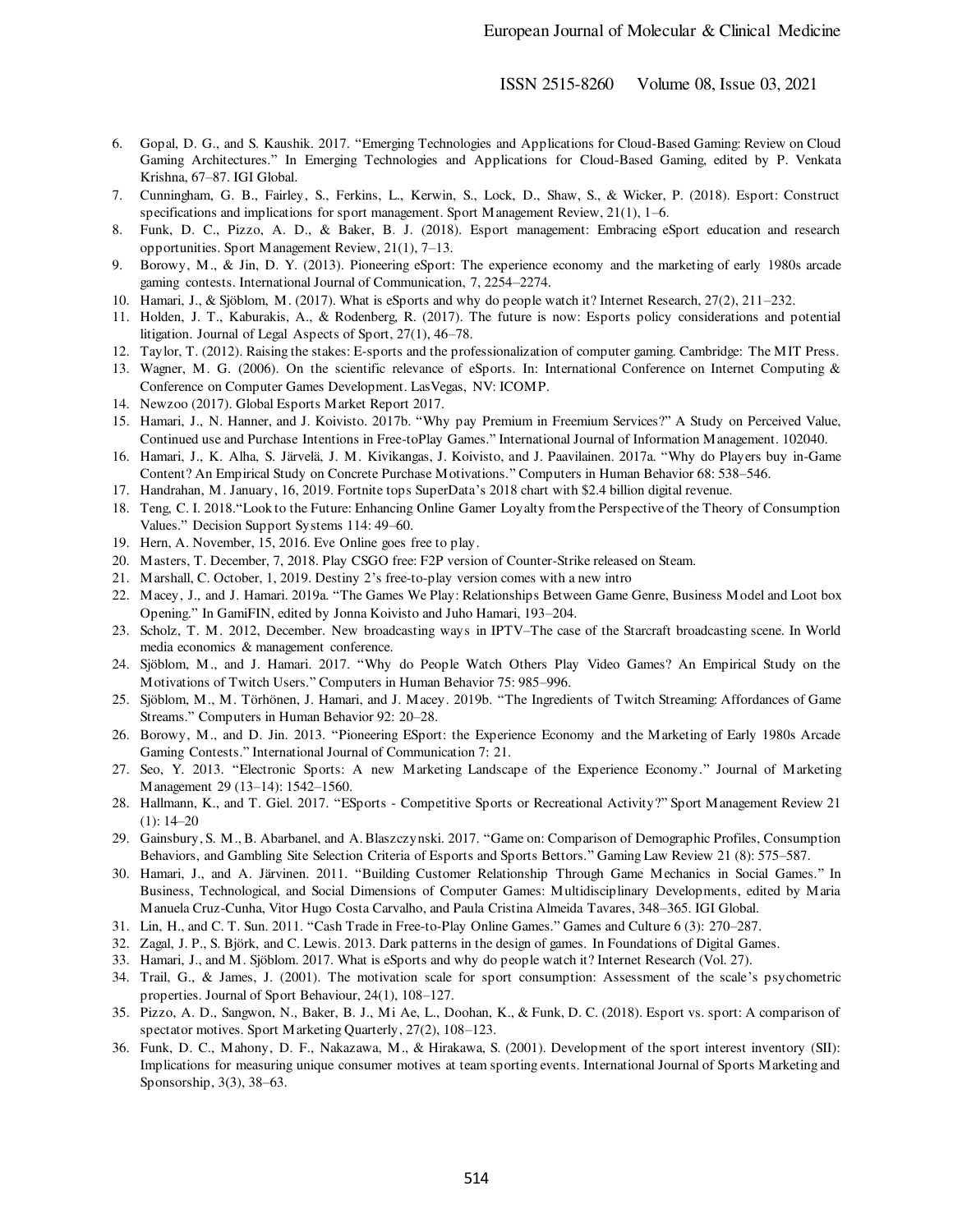- 37. Lee, J.-Y., An, J.-W., & Lee, S.-W. (2014). Factors affecting eSports audience satisfaction: The case of league of legends. Journal of Korea Game Society, 14(3), 35–46.
- 38. Brown, K. A., Billings, A. C., Murphy, B., & Puesan, L. (2018). Intersections of fandom in the age of interactive media: eSports fandom as a predictor of traditional sport fandom. Communication & Sport, 6, 418–435. doi:10.1177/2167479517727286
- 39. Cunningham, G. B., Fairley, S., Ferkins, L., Kerwin, S., Lock, D., Shaw, S., & Wicker, P. (2018). eSport: Const ruct specifications and implications for sport management. Sport Management Review, 21, 1–6.
- 40. Hallmann, K., & Giel, T. (2018). eSports—Competitive sports or recreational activity? Sport Management Review, 21, 14– 20.
- 41. Heere, B. (2018). Embracing the sportification of society: Defining e-sports through a polymorphic view on sport. Sport Management Review, 21, 21–24.
- 42. Lee, D., & Schoenstedt, L. J. (2011). Comparison of eSports and traditional sports consumption motives. ICHPER-SD Journal of Research, 6, 39–44.
- 43. Lee, J. Y., An, J. W., & Lee, S. W. (2014). Factors affecting eSports audience satisfaction: The case of League of Legends. Journal of Korea Game Society, 14, 35–46.
- 44. Trail, G. T., and Y. K. Kim. 2011. "Factors Influencing Spectator Sports Consumption: NCAA Women's College Basketball." International Journal of Sports Marketing and Sponsorship 13 (1): 55–77.
- 45. Melnick, M. J., and D. L. Wann. 2010. "An Examination of Sport Fandom in Australia: Socialization, Team Identification, and fan Behavior." International Review for the Sociology of Sport 46 (4): 456–470.
- 46. Appelbaum, L. G., M. S. Cain, E. F. Darling, S. J. Stanton, M. T. Nguyen, and S. R. Mitroff. 2012. "What is the Identity of a Sports Spectator?" Personality and Individual Differences 52: 422–427.
- 47. Trail, G. T., and J. D. James. 2001. "The Motivation Scale for Sport Consumption: Assessment of the Scale's Psychometric Properties." Journal of Sport Behavior 24 (1): 108–127.
- 48. Li, Z., & Huang, K.W. (2014). The monetary value of twitter followers: Evidences from NBA players.
- 49. Thompson, L., & Cake, H.S.E. (2016). How eSports can learn from its traditional sports teams and broadcasters. VentureBeat.
- 50. Lahlou, K. (2014). Will eSports overtake traditional sports? GameCrate.
- 51. Gaudiosi, J. (2016). Why ESPN is investing in eSports coverage. Fortune.
- 52. Riot. (2016a). 2016 World Championship by the numbers.
- 53. Bevins, V, & Dave, P. (2016). Super Smash Bros. video game contest takes a spot alongside the Olympics in Rio. Los Angeles Times.
- 54. Seo, Y., & Jung, S.U. (2014). Beyond solitary play in computer games: The social practices of eSports. Journal of Consumer Culture, 0(0), 1–21.
- 55. Bitkraft. (2017). Esports 101: A deep dive into the world of competitive video games.
- 56. Gough, C. (2019, March 14). Global eSports market revenue by segment 2019.
- 57. SuperData. (2017, December). Esports courtside: Playmakers of 2017. New York: Author.
- 58. Minotti, M. (2016, July 20). SuperData: Esports is now a \$892 million market, but growth is slowing.
- 59. Limelight Networks. (2017). The state of online video 2017. Tempe, AZ: Author.
- 60. National Association of Collegiate eSports. (2018). About NACE.
- 61. Graham, B.A. (2017, April 18). eSports to be a medal event at 2022 Asian Games. The Guardian.
- 62. Nielsen Company. (2017). The esports playbook: Maximizing your investment through understanding the fans. New York, NY: Author.
- 63. Statista. (2018). Number of unique viewers of selected eSports tournaments worldwide from 2012 to 2017 (in millions). New York: Author.
- 64. Rambusch, J. Taylor, A.A., & Susi, T. (2017, April 24). A pre-study on spectatorship in eSports. Paper presented at the Game Research Lab Spring Seminar, Tempere, Finland.
- 65. Entertainment Software Association. (2019). 2019 sales, demographic, and usage data: Essential facts about the computer and video game industry. Washington, D.C.: Author.
- 66. Statista. (2017). Distribution of computer and video gamers in the United States from 2006 to 2017, by gender. New York: Author.
- 67. Newzoo. (2017). 2017 Global eSports market report: Trends, revenues, and audience toward 2020. San Francisco, CA: Author.
- 68. Burton, R., & O'Reilly, N. (2019, May 20-26), A warning for those selling sponsorships, Sports Business Journal, 22(7), 30.
- 69. Meola, A. (2018, January 12). The biggest companies sponsoring eSports teams and tournaments. Business Insider.
- 70. Kolev, R. (2018, January 5). The business moves that defined esports in 2017. Cybersport.
- 71. Fischer, B. (2018, June 1). Esports' next big mission: Win over sponsors. L.A. Biz.